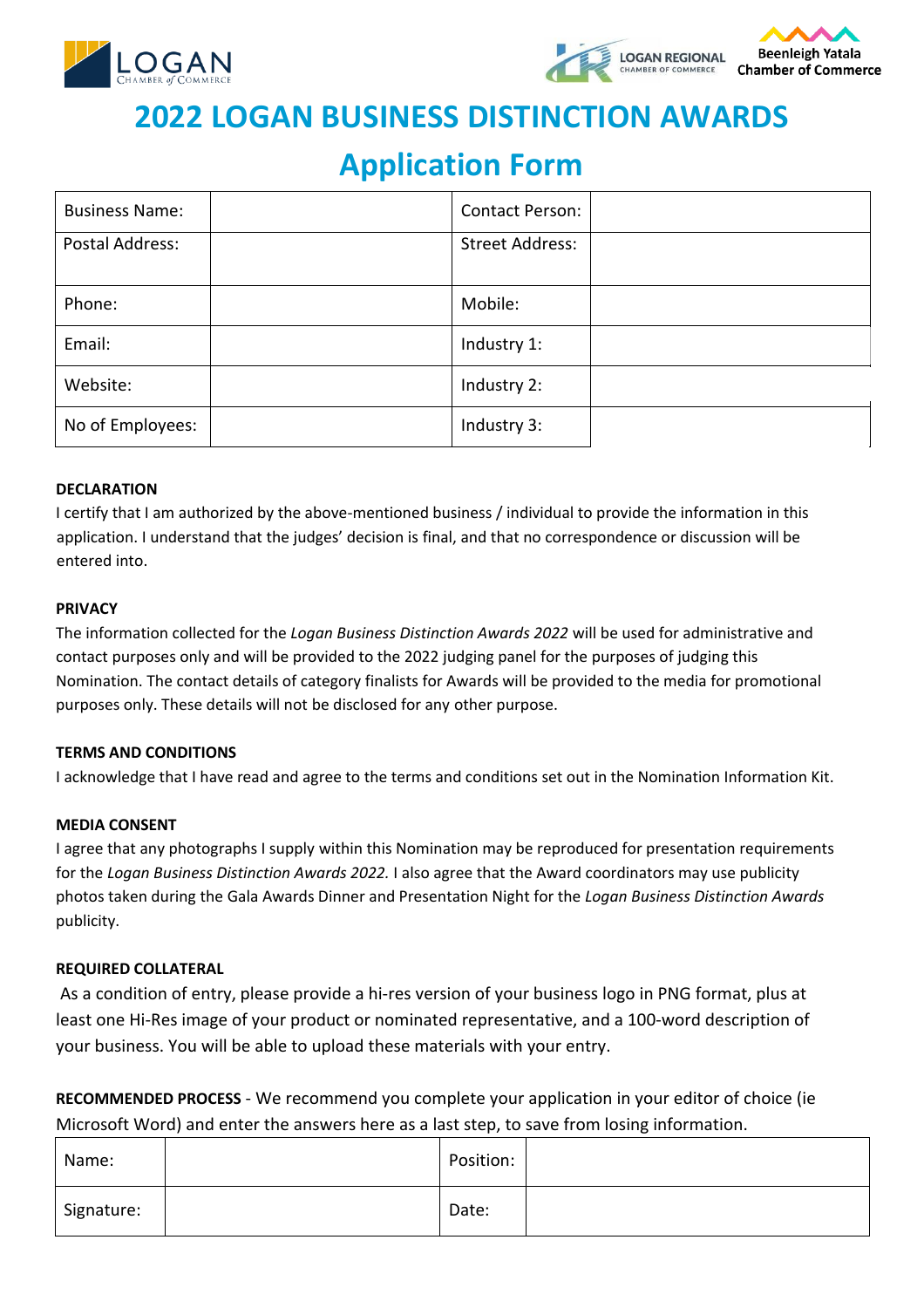**Question 1 –** *About Your Business* **-** Provide a general overview of your business.

*Tell us how long you have been in business, your area of expertise, your unique selling point / service, how many staff you employ, what type of business is it – in a shop front, online, warehouse, etc., who are your customers / clients / guests. Important: Please include how many staff your business employs – more than one award may be awarded in a category based on business size.*

Maximum of 500 words

**Question 2 –** *Business Development* **-** What are your business development strategies? *Example: Regular business forecasting | Update of product and services | Regular audit of marketing campaign returns* Maximum of 500 words

**Question 3 –** *Business Innovation* **-** Describe how your business has made an innovation in the past twelve months that has had a positive impact on your business, industry or local community *Example: My business changed our processing procedure so that it reduces potential for injury, saves downtime, and has increased our output. This means that less employees have injury time, and with the increase in business, we can employ more locals*

Maximum of 500 words

**Question 4 –** *Sustainability and Environment Contribution* **-** Describe how your business has positively contributed to sustainability and the environment.

*Example: My business has found a way to recycle old food scraps into biofuel, saving on food wastage and enabling the fuel to be used in running our equipment.*

Maximum of 500 words

**Question 5 –** *Inclusiveness and Accessibility* **-** What key strategies have been implemented to ensure your business is accessible to and/or inclusive of people with disabilities?

*Examples: Policy changes to support the inclusion of people with disability, including embedding inclusion in organisational values; culture; planning; etc. - Accessibility modifications (changes to physical/ communications/ services/ products) to ensure people with disability can access the business - Provide employment or training opportunities to people with disability.*

Maximum of 500 words

**Question 6 –** *Community Contribution* **–** What does your business provide or do to help your local

#### community?

*Examples: Support / sponsor a local sports team | Regular charity events and/ or contribution | Provide employment or training opportunities to schools*

Maximum of 500 words